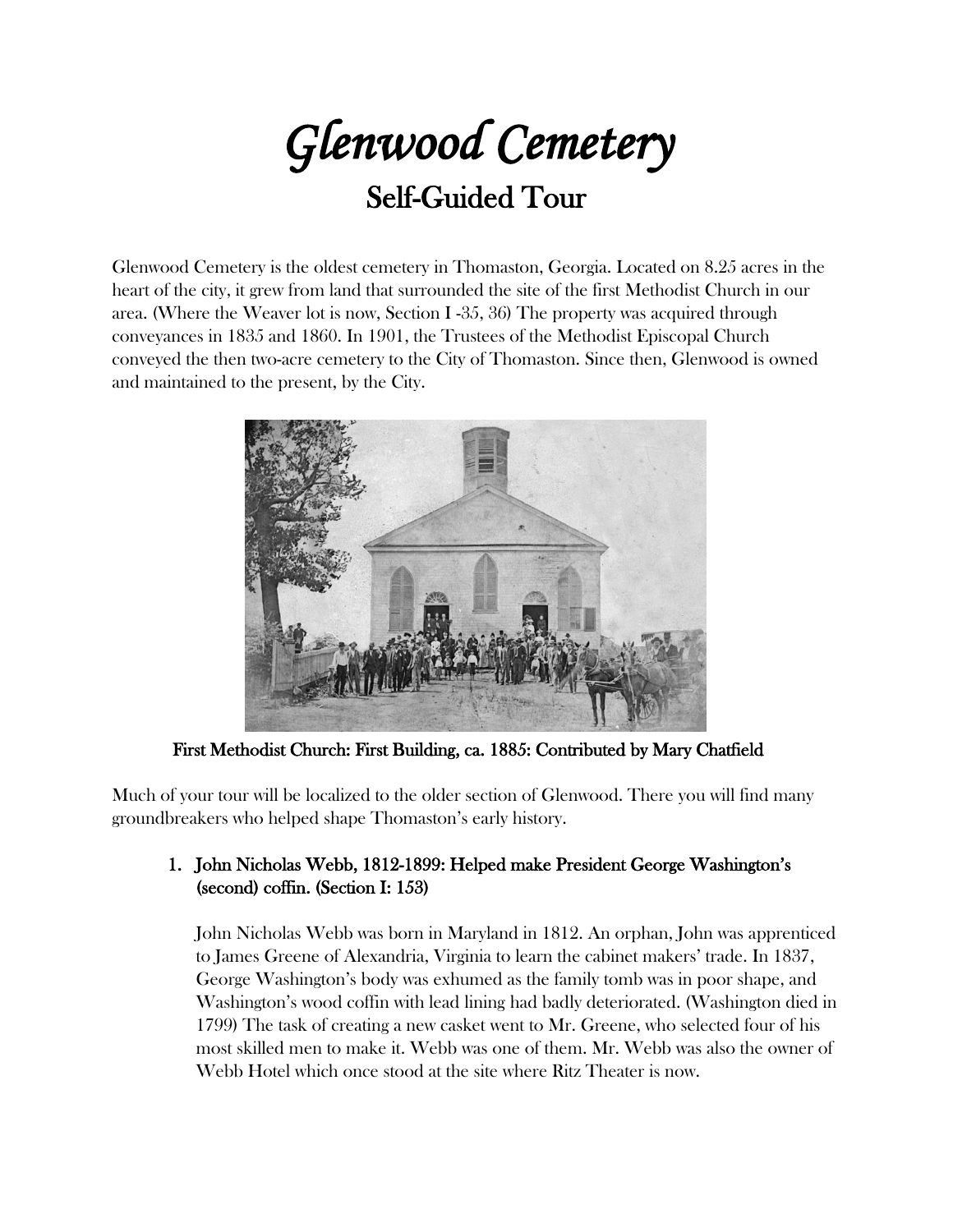## 2. James R. Davis, 1844-1880: Last man to carry the Battle Flag,  $46<sup>th</sup>$  Georgia Regiment. (Section I: 152 i)

Co. A  $46<sup>th</sup>$  Regiment was from Upson County. The Battle Flag, preserved by the Upson Historical Society, is housed in the Thomaston-Upson Archives. The flag was issued to the Regiment in the spring of 1864. James R. Davis, a private, was the last man to carry the flag at the Battle of Franklin, Tennessee. Private Davis, after picking up the flag from the fallen flag bearer, wrapped it around his own body. He was wounded and he along with the flag were captured. The flag was given back to him at the end of the war.

## 3. Professor George A. Harrison, 1838-1901: Principal of R.E. Lee Institute, 1879-1886 (Section I: 44 i)

A Confederate veteran, Professor Harrison was listed in the 1880 Upson County census as a school teacher. He was in fact, the Principal for R.E. Lee from 1879-1886. His daughter, Martha or rather known as "Mattie Lou", later married one of Professor Harrison's students, R.E. Hightower Sr. When the school library for R.E. Lee Institute was built in 1968, it was named for George A. Harrison. It is the same building which later became the Thomaston-Upson Archives.

# 4. Robert Edgar Hightower, Sr., 1864-1936, & Martha (Mattie Lou) Harrison Hightower, 1867-1927: President of Thomaston Cotton Mills and Namesake for Martha Mills, respectively. (Section I:  $44 n + 44 m$ )

Born on April 1, 1864, Robert Edgar Hightower was both popular and successful. He was president of Thomaston Mills and instrumental in B.F. Goodrich, from Akron, Ohio, locating their new plant in Thomaston. By 1929 Thomaston Mills was producing 25% of the nation's needs in automobile tires. In that same year, Thomaston Mills sold the new Martha Mill (finished in 1927) to Goodrich. The mill was named after his wife, Martha, as she passed away in 1927. He excelled as a merchant, railroad executive, and banker before he became the driving force behind Thomaston Mills. He was a consistent contributor to local schools, churches, and the Red Cross.



R.E., Sr. & Martha Hightower, ca. 1920's: Neil & Kay Hightower Collection, TUA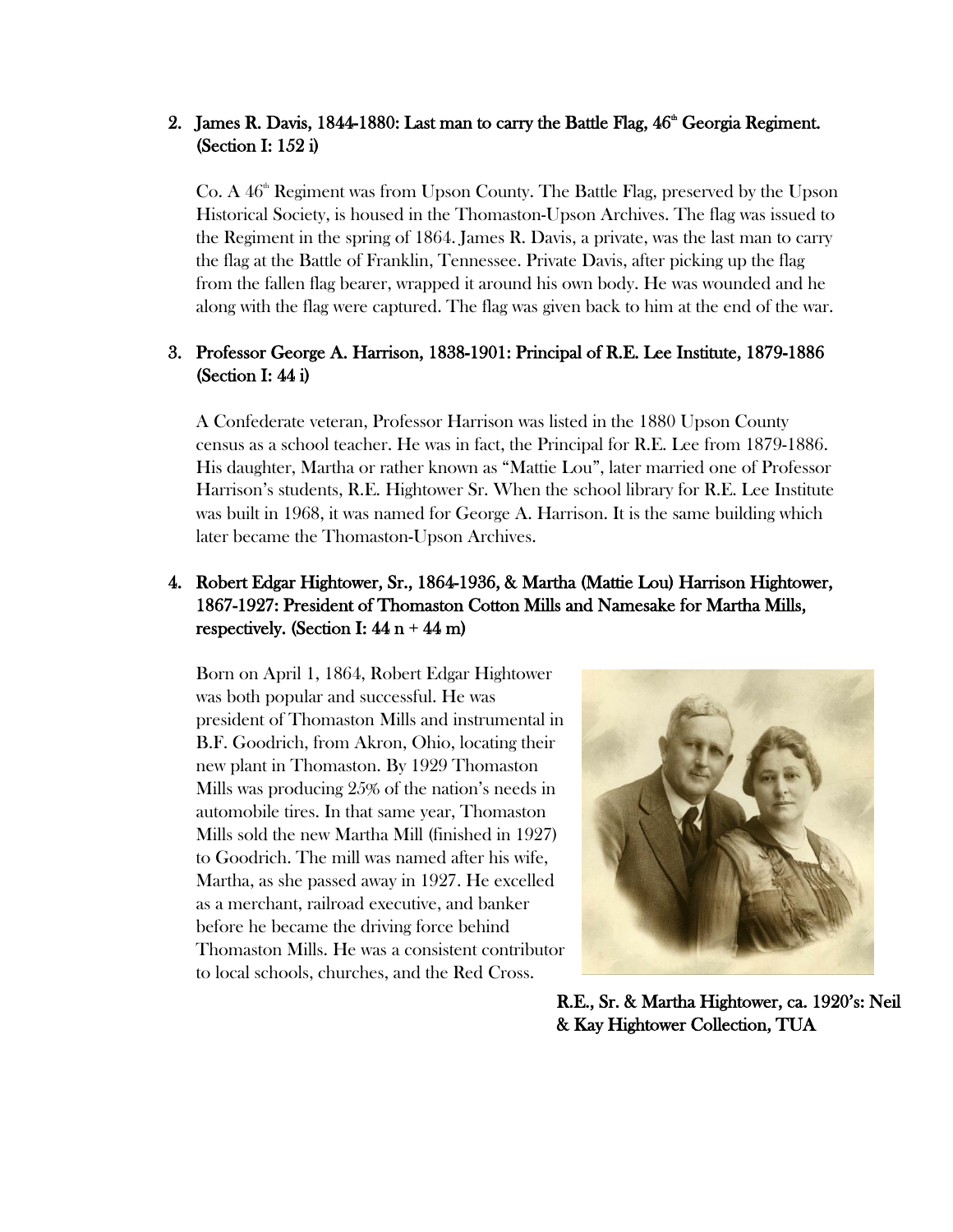## 5. Benjamin B. White, 1811-1887, & Sallie O. White, 1839-1923: Owners of the Pettigrew-White-Stamps home. (Section I: 70 a + 70 b)

In May, 1840 B.B. White purchased a home from John E. Pettigrew, who built the house in 1833. This home is the second oldest in Thomaston, after the Weaver Home on Bethel St. Back in those days, the kitchen was typically detached from the house for a variety of reasons. Unfortunately for White, his kitchen burned down on more than one occasion, which prompted him to organize the town's first fire department, the Hook and Ladder Company #1, in 1874. Mrs. Sallie O. White is probably best remembered as the donor of the cannonball which currently sits on the courthouse square. It was presented to the Whites by a long-time boarder, P.W. Alexander, who stated this particular cannonball was the first fired at Fort Sumter during the outbreak of the War Between the States. The ball was used as a doorstop for many years until Sallie donated it to the United Daughters of the Confederacy.

## 6. Mayor Hugh King Thurston, 1888-1960: Thomaston's youngest elected and longest running mayor. (Section I: 60 a)

Born to John Allen Thurston and Maynie A. King Thurston, Hugh became Thomaston's youngest elected mayor at the age of 24. He later registered for the draft to fight in WWI, May, 1917 and served in France from April, 1918-May, 1919. He was excused from mayoral duties at this time, and E.T. Black was elected in his absence. Hugh later decided to run for mayor again and served for a total of 25 nonconcurrent years. One of his brothers, Joe Pete, was the first Upson casualty of WWI.



Mayor Hugh King Thurston, ca. 1918. Courtesy of Victor Thurston Family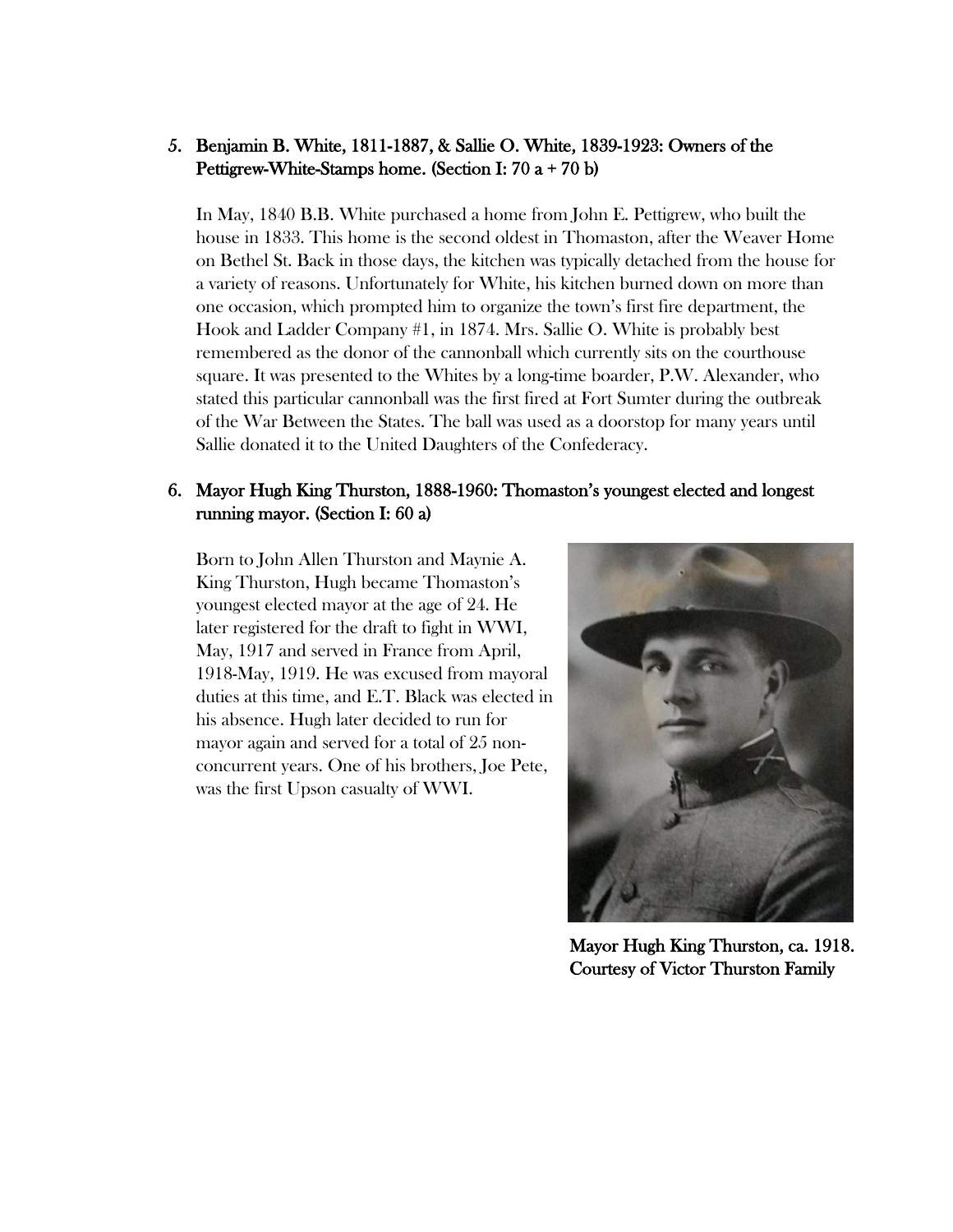#### 7. Joe Pete Thurston, 1896-1918: Upson's first casualty of World War I. (Section I: 59h)

One of the four Thurston brothers, Joe Pete was the first to enlist for the Great War. He served in the U.S. Navy as the pharmacist mate aboard the U.S.S. Lincoln. On his third voyage overseas, Joe Pete contracted pneumonia and passed away March 5, 1918. While it is unclear whether Thurston contracted viral or bacterial pneumonia, it is tragic to realize that the modern-day antibiotic, penicillin, which was discovered by Fleming only 10 years later, could have saved his and countless other lives. (It should be noted, however, that penicillin was first used to treat bacterial infections in 1942)

## 8. Evelyn Hannah Sommerville, 1900-1982: One of Upson's most successful authors. (Section V: 53)

Together, Evelyn Hannah and Carolyn Walker Nottingham co-wrote a comprehensive history of Upson, aptly titled, The Early History of Upson County, Georgia. For years the two poured over countless court and family manuscripts. Their work was a project sponsored by the local John Houston Chapter of the DAR and was published in 1930. By 1938, Hannah had written a fictional novel, *Blackberry Winter*, which nearly won a Pulitzer in 1939. Advertisements for the book described it as, "Much better than Gone with the Wind," published just two years earlier. Hannah also had success with her next novel, Sugar in the Gourd (1942).



Evelyn Hannah, ca. 1930: Taken from The Early History of Upson County

## 9. Old Gym Building, R.E. Lee Institute (Section II)

R.E. Lee's Old Gym Building was built in the mid 1930's. It was built as a WPA project as a part of Roosevelt's "New Deal." As construction on the gym began, bones were found just outside the limits of the cemetery. They were believed to be the unmarked graves of slaves. The bodies were then disinterred and moved to a plot in Lincoln Park.

It is somewhere in this location that one of Thomaston's most sinister and nefarious acts took place. On the night of May 26, 1856, a local physician named Simeon Oslin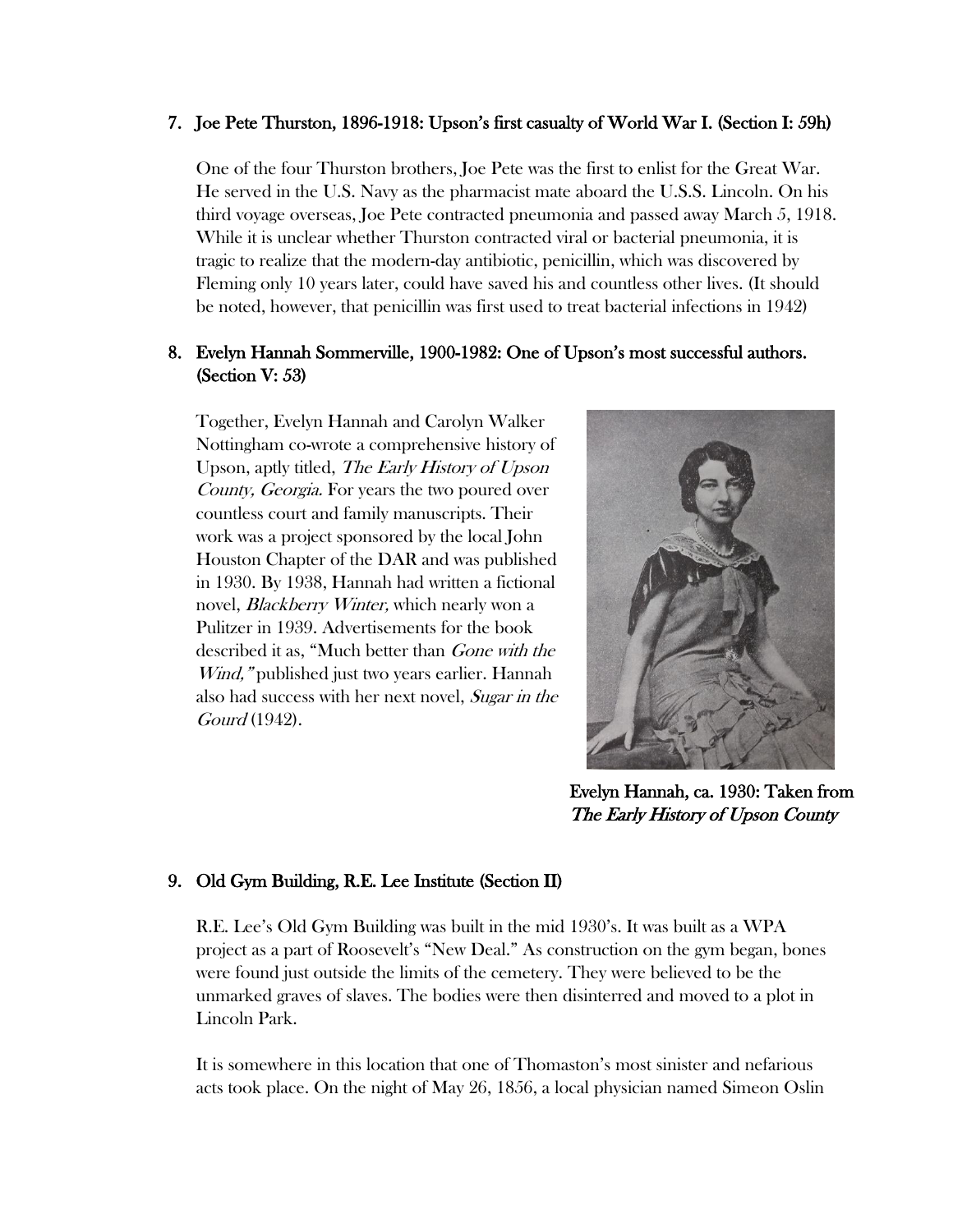and his accomplice, Clark W. Upson met at the gate of the City Graveyard (known today as Glenwood) and set to work on digging up the body of a man, William, who was the slave of Hilliard Mabry. William had only recently passed away, so the ground had not settled yet, making their task easier. It was Simeon and Upson's intention to sell the body for scientific research, as bodies were in high demand for dissection and study by medical students. This practice, though highly illegal, was said to be profitable in the  $18<sup>th</sup>$ -19<sup>th</sup> centuries. The perpetrators were called Resurrectionists or Ghouls, but today they are simply known as body snatchers. Further information on this case may be found in the loose court records housed at the Thomaston-Upson Archives. State v. Upson, Clark W., 1856

#### 10. Confederate Graves Section (Section III next to flagpole and historic marker)

Located in Thomaston, west of the intersection of Peerless Rd. and Edgewood Ave. (behind what was the Thomaston Mills Bleachery Division) there is a cemetery known as the "Old Mill Cemetery." There, bodies of Confederate soldiers from many places were buried. In 1904, 54 bodies were exhumed and reinterred. The reason for doing this was to make their graves more convenient for the city so proper care and attention would be given to them. \*See historical marker\*

## 11. Dr. Edward Archelaus Flewellen, 1819-1910: Prominent Confederate Surgeon. (Section II: 75)

Dr. Flewellen practiced medicine in Thomaston with his uncle, Dr. John Calvin Drake. During the Civil War he served as the Inspector of Hospitals for the Army of Tennessee. Just before the end of the war, he was sent to Andersonville to investigate \$100,000 that was supposedly embezzled. The war ended before an official report could be made. He served the county and state legislature and at the time of his death, was president of the Upson County Railroad. Dr. Flewellen never married and purchased his own monument to his specifications before he died.



Dr. Edward A. Flewellen, ND: Taken from The Early History of Upson County